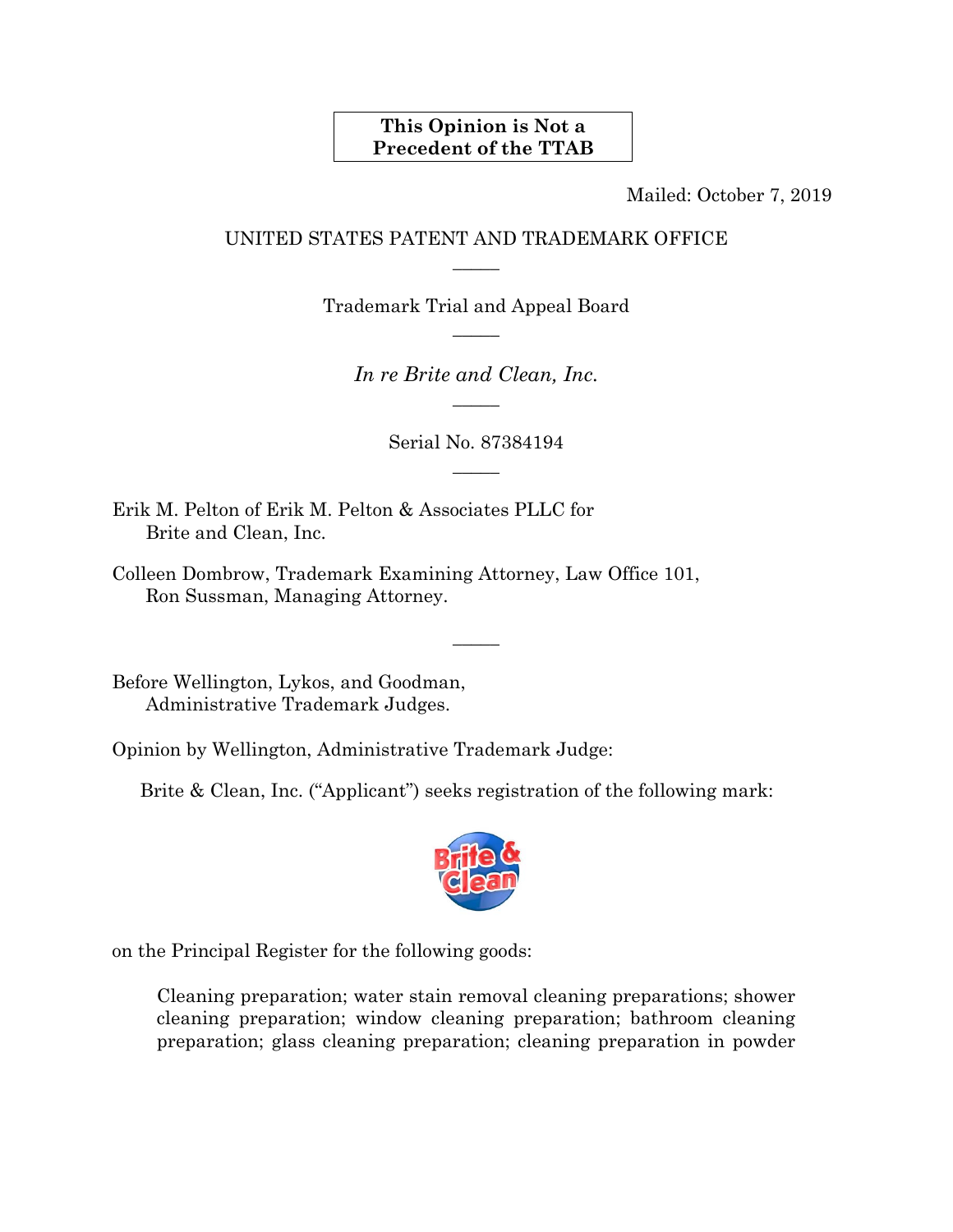form; cleaning wipes impregnated with a cleaning preparation; none of the foregoing for use with eyeglasses, in International Class 3.1

The Examining Attorney refused registration under Section 2(d) of the Trademark Act, 15 U.S.C. § 1052(d), based on a likelihood of confusion with the registered standard character mark **CLEAN AND BRIGHT** (CLEAN disclaimed) on the Principal Register for "all-purpose cleaners" in International Class 3.2

After the refusal was made final, Applicant filed an appeal. The appeal is fully briefed. For the following reasons, we affirm the refusal.

## I. Applicable Law

 $\overline{a}$ 

When the question is likelihood of confusion, we analyze the facts as they relate to the relevant factors set out in *In re E.I. du Pont de Nemours & Co.*, 476 F.2d 1357, 177 USPQ 563, 567 (CCPA 1973*). See also In re Majestic Distilling Co*., 315 F.3d 1311, 65 USPQ2d 1201, 1203 (Fed. Cir. 2003). We have considered each *DuPont* factor for which there is argument and evidence of record. *See In re Guild Mortg. Co.,* 912 F.3d 1376, 129 USPQ2d 1160, 1162-63 (Fed. Cir. 2019); *M2 Software, Inc. v. M2 Commc'ns, Inc.,* 450 F.3d 1378, 78 USPQ2d 1944, 1947 (Fed. Cir. 2006); *ProMark Brands Inc. v. GFA Brands, Inc.,* 114 USPQ2d 1232, 1242 (TTAB 2015) ("While we have considered each factor for which we have evidence, we focus our analysis on those factors we find

<sup>1</sup> Application Serial No. 87384194 was filed on March 24, 2017, under Section 1(a) of the Trademark Act, 15 U.S.C. § 1051(a), alleging a date of first use anywhere and in commerce of "2013." The mark is described in the application as "consist[ing] of a light blue and blue circle with the wording BRITE & CLEAN on top of the circle … appear[ing] in the colors light red and red and is outlined in white and gray." The colors have been claimed as features of the mark.

<sup>2</sup> Registration No. 4212597 issued on September 25, 2012; Section 8 declaration accepted.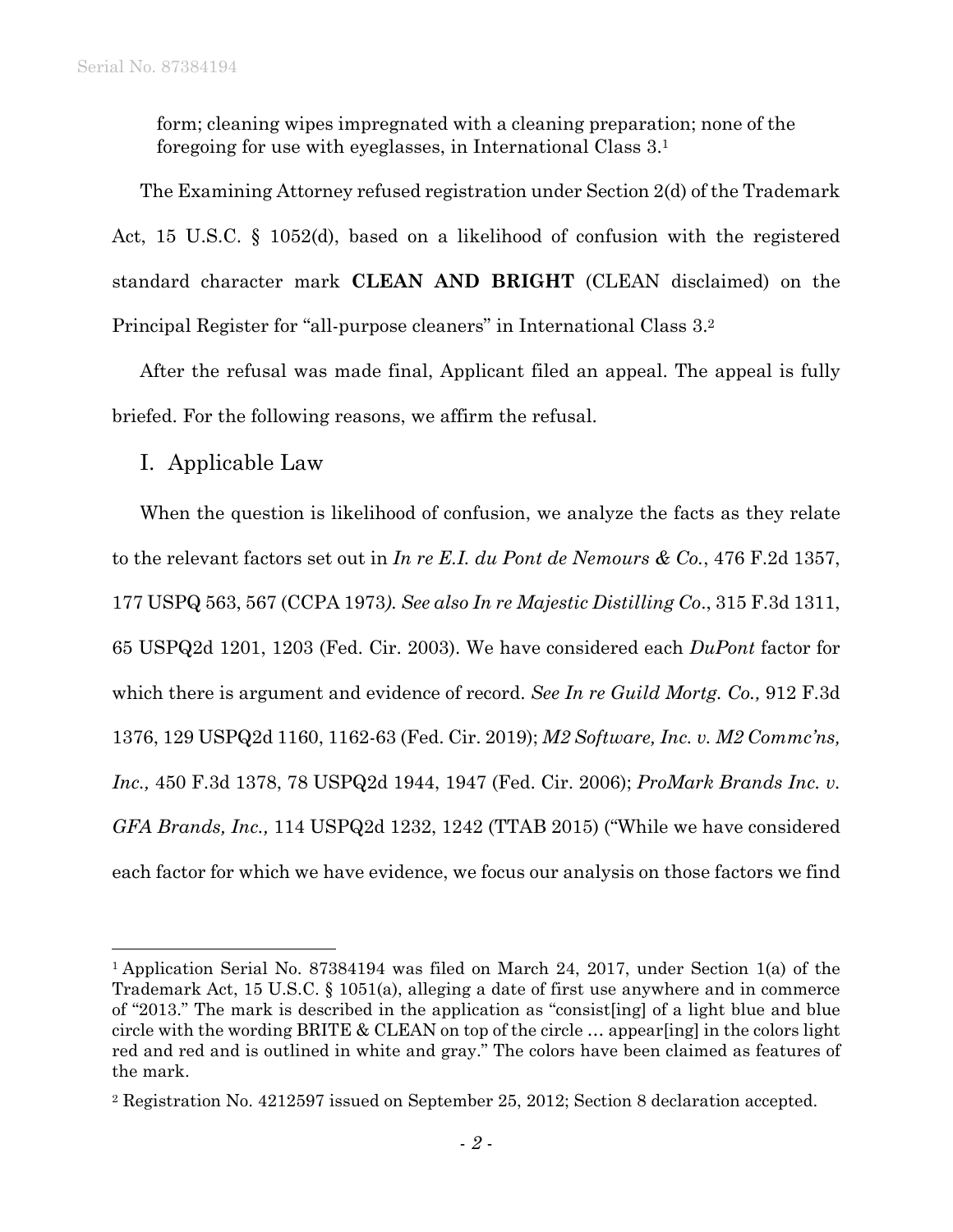to be relevant."). "[E]ach case must be decided on its own facts and the differences are often subtle ones." *Indus. Nucleonics Corp. v. Hinde*, 475 F.2d 1197, 177 USPQ 386, 387 (CCPA 1973); *see also In re i.am.symbolic, LLC,* 866 F.3d 1315, 123 USPQ2d 1744, 1747 (Fed. Cir. 2017) ("The likelihood of confusion analysis considers all *DuPont* factors for which there is record evidence but 'may focus … on dispositive factors, such as similarity of the marks and relatedness of the goods'") (quoting *Herbko Int'l, Inc. v. Kappa Books, Inc.*, 308 F.3d 1156, 64 USPQ2d 1375, 1380 (Fed. Cir. 2002)). When analyzing these factors, the overriding concern is not only to prevent buyer confusion as to the source of the goods, but also to protect the registrant from adverse commercial impact due to use of a similar mark by a newcomer. *See In re Shell Oil Co.*, 992 F.2d 1204, 26 USPQ2d 1687, 1690 (Fed. Cir. 1993).

### A. Weakness of the Cited Mark

Applicant argues that "Registrant's CLEAN AND BRIGHT mark is entitled to a narrow scope of protection due to the widespread third-party use and registrations of marks containing the terms CLEAN and/or BRIGHT for cleaning products."3 In support of this argument, Applicant relies on the plain meanings of these terms in connection with cleaning products and points to the following third-party registrations for the following goods or services that it made of record:4

| <b>Registration</b>   Mark |                   | <b>Goods or Services</b>                |
|----------------------------|-------------------|-----------------------------------------|
| No.                        |                   |                                         |
| 5133875                    | <b>KLEENBRITE</b> | Class 1: Chemical preparations, namely, |
|                            |                   | degreasing and cleaning solvents        |

<sup>3 9</sup> TTABVUE 11.

 $\overline{a}$ 

<sup>4</sup> *Id*. at 15-16; copies of registrations attached to Applicant's December 18, 2017 response.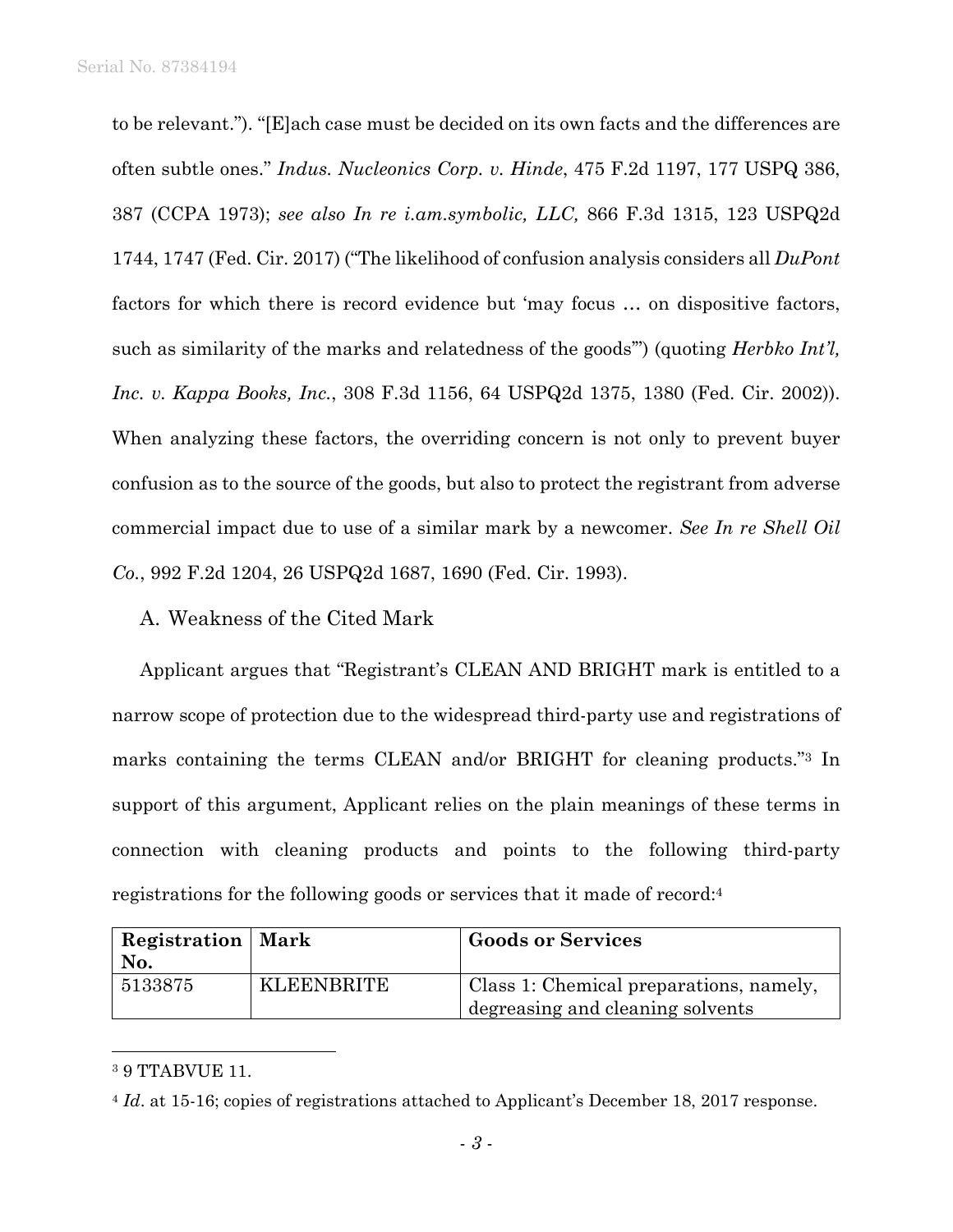| Registration<br>No. | <b>Mark</b>                                                   | <b>Goods or Services</b>                                                                                                                                                          |
|---------------------|---------------------------------------------------------------|-----------------------------------------------------------------------------------------------------------------------------------------------------------------------------------|
|                     |                                                               |                                                                                                                                                                                   |
| 5030538             | <b>START BRITE</b><br><b>CLEANERS</b>                         | Class 37: Dry cleaning services                                                                                                                                                   |
| 4110111             | <b>TRIPLE ACTION</b><br>BRIGHT-<br>WHITECLEAN                 | Class 3: Laundry detergents                                                                                                                                                       |
| 4109395             | <b>CLEANER WATER</b><br><b>FOR A BRIGHER</b><br><b>FUTURE</b> | Class 35: Retail store and on-line retail<br>store services featuring water treatment<br>equipment; Wholesale distributorships<br>featuring water treatment equipment<br>services |
| 3788695             | <b>CLEAN BRITE</b>                                            | Class 21: Brooms; mops                                                                                                                                                            |
| 3790228             | <b>AMERI-BRITE</b><br>CLEANING, LLC                           | Class 37: Cleaning of residential houses;<br>Furniture polishing; Cleaning of banks,<br>businesses, and offices; Cleaning of floors                                               |
| 1935355             | "THE TRUE ALL PURPOSE CLEANER"                                | Class 3: all-purpose household cleaning<br>preparation                                                                                                                            |
| 1669738             | <b>CLEAN, FRESH &amp;</b><br><b>BRIGHT</b>                    | Class 37: cleaning and repair services for<br>carpets, upholstery, drapes, valances,<br>shades and venetian blinds                                                                |
| 0890247             | <b>BRITE-KLENZ</b>                                            | Class 3: Preparation for washing bottles<br>and for use in soaker-type bottle washers                                                                                             |

Active third-party registrations may be relevant to show that a mark or a portion of a mark is descriptive or suggestive. *See, e.g.*, *Jack Wolfskin Ausrustung Fur Draussen GmbH & Co. KGAA v. New Millennium Sports, S.L.U*., 797 F.3d 1363, 116 USPQ2d 1129, 1136 (Fed. Cir. 2015); *Juice Generation, Inc. v. GS Enters. LLC*, 794 F.3d 1334, 115 USPQ2d 1671, 1675-76; *In re Hartz Hotel Servs., Inc.*, 102 USPQ2d 1150, 1153-54 (TTAB 2012); *In re Melville Corp.*, 18 USPQ2d 1386, 1388 (TTAB 1991); *In re Dayco Products-Eaglemotive Inc.*, 9 USPQ2d 1910, 1911-12 (TTAB 1988); *Plus Prods. v. Star-Kist Foods, Inc.*, 220 USPQ 541, 544 (TTAB 1983). Properly used in this limited manner, third-party registrations are similar to dictionaries showing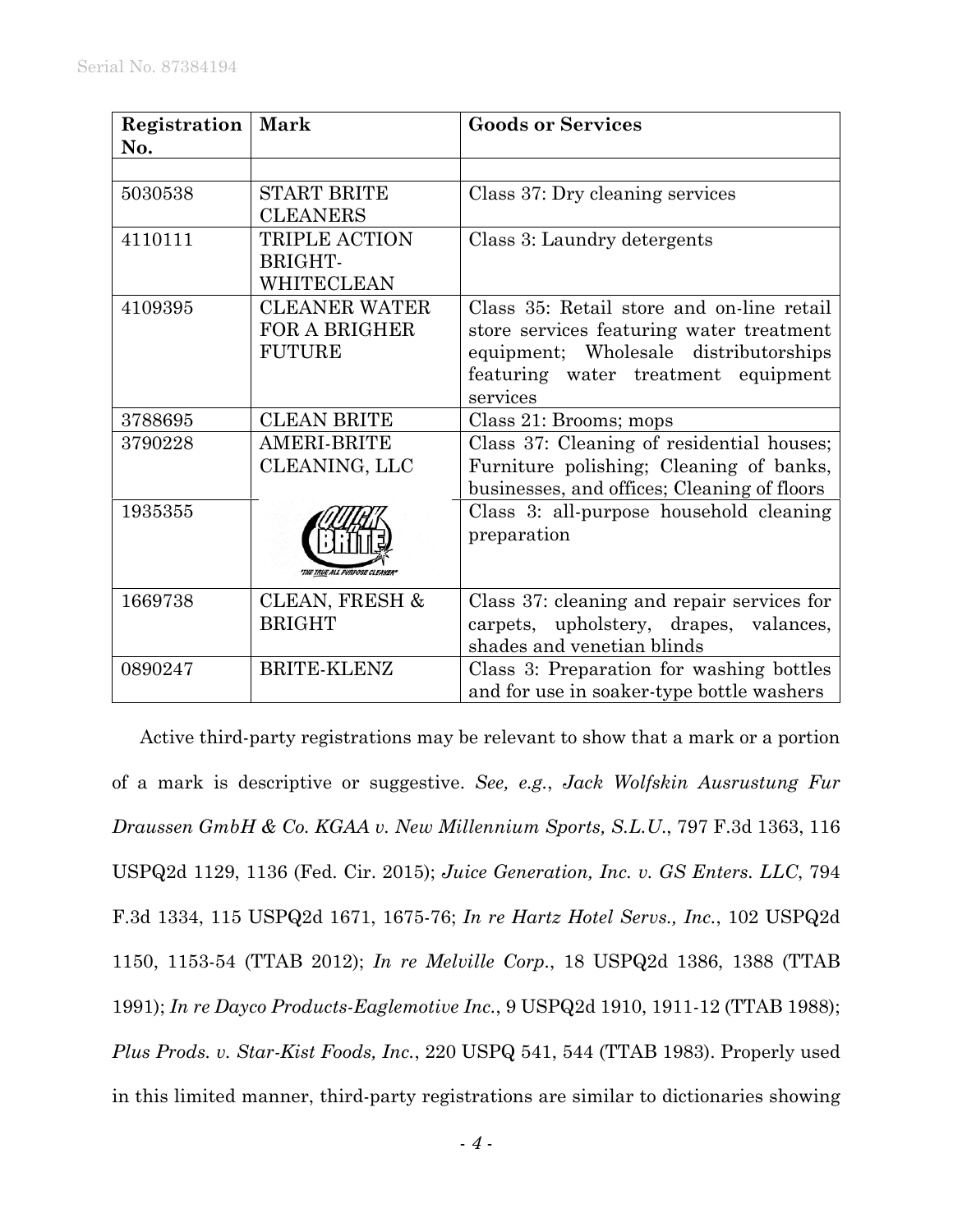how language is generally used. *See, e.g., Tektronix, Inc. v. Daktronics, Inc.*, 534 F.2d 915, 189 USPQ 693, 694-95 (CCPA 1976); *In re J.M. Originals Inc.*, 6 USPQ2d 1393, 1394 (TTAB 1987); *United Foods Inc. v. J.R. Simplot Co.*, 4 USPQ2d 1172, 1174 (TTAB 1987).

We agree with Applicant that the registered mark is inherently weak in view of the rather obvious meanings of its composite words, CLEAN and BRIGHT, in the context of cleaning products. CLEAN is descriptive of the goods' purpose and BRIGHT suggests a desired result from using the goods, i.e., make the cleaned article or surface appear "bright." The third-party registrations corroborate the descriptive and suggestive meanings of these terms, including variations on their spelling, and how these terms can be used in trademarks. *See Institut National des Appellations D'Origine v. Vintners Int'l Co. Inc.,* 958 F.2d 1574, 22 USPQ2d 1190, 1196 (Fed. Cir. 1992) (third-party registrations show the sense in which a word is used in ordinary parlance and that a particular term has descriptive significance as applied to certain goods or services).

However, we disagree with Applicant's contention that the record demonstrates "widespread third-party use" of the marks. Indeed, there is no evidence of the aforementioned registered third-party marks being used in commerce or any other similar mark for that matter. *In re Morinaga Nyugyo Kabushiki Kaisha*, 120 USPQ2d 1738, 1745 (TTAB 2016) ("[C]itation of third-party registrations as evidence of market weakness is unavailing because third-party registrations standing alone, are not evidence that the registered marks are in use on a commercial scale, let alone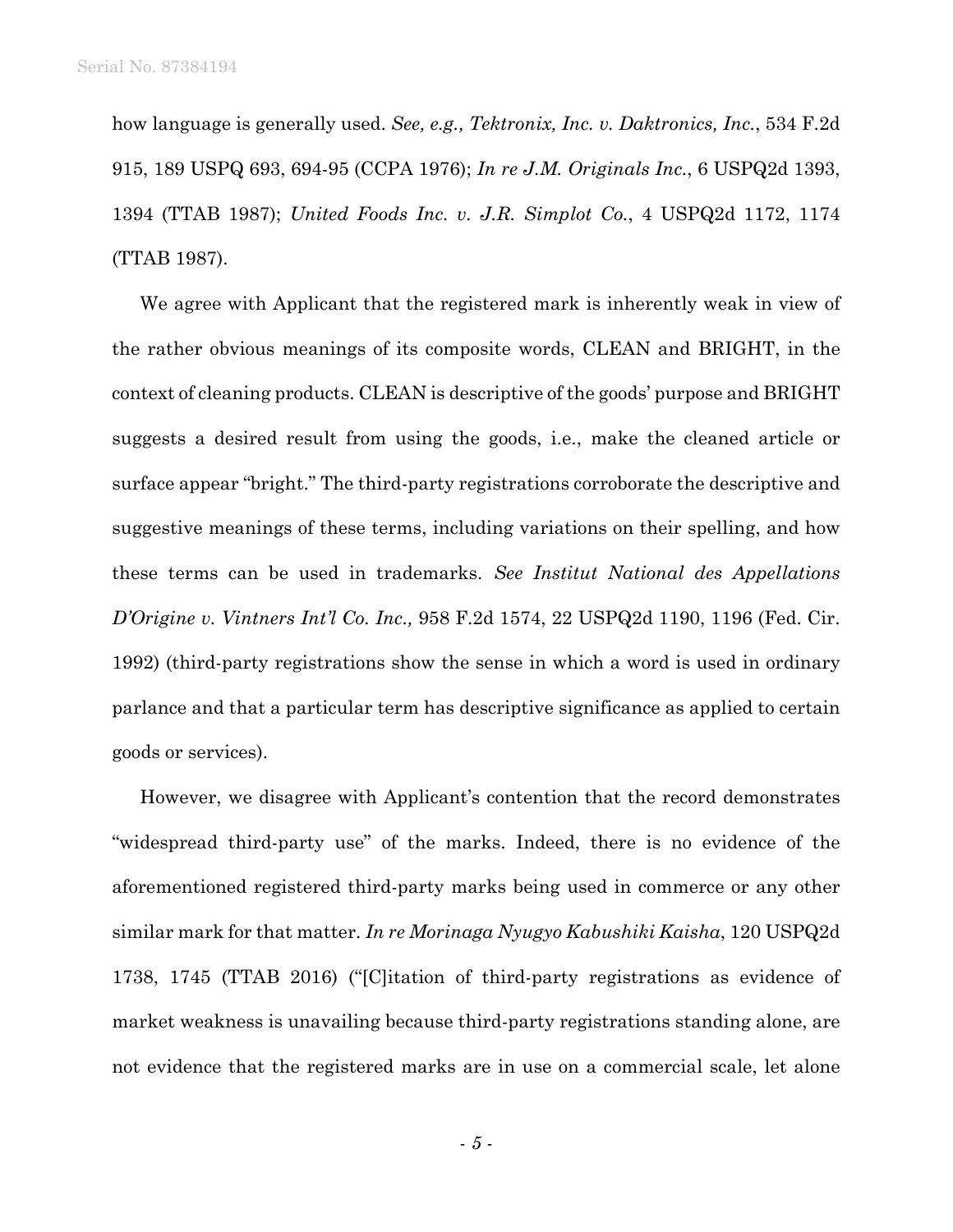that consumers have become so accustomed to seeing them in the marketplace that they have learned to distinguish among them by minor differences.") Thus, on the record before us, we cannot infer the possible extent of consumer exposure to marks similar to the registered mark or any similar mark containing the terms CLEAN and BRIGHT (or variations on the spellings of these terms). *Cf. Juice Generation*, 115 USPQ2d 1674 ("considerable number" of third-party use "powerful on its face"); *Palm Bay Imps., Inc. v. Veuve Clicquot Ponsardin Maison Fondee En 1772*, 396 F.3d 1369, 73 USPQ2d 1689, 1693 (Fed. Cir. 2005) ("Evidence of third-party use of similar marks on similar goods is relevant to show that a mark is relatively weak and entitled to only a narrow scope of protection.").

In sum, we find Registrant's mark is inherently weak in connection with cleaning products. As a result, the scope of protection accorded to Registrant's mark is not as wide as that of an arbitrary or coined strong mark. S*ee Joseph Phelps Vineyards, LLC v. Fairmont Holdings, LLC*, 857 F.3d 1323, 122 USPQ2d 1733, 1734 (Fed. Cir. 2017) stating that likelihood of confusion fame varies along a spectrum from very strong to very weak). However, the record does not show the registered mark to be commercially weak based on third-party use of similar marks in connection with similar goods.

Because Registrant's mark has a narrower scope of protection, this necessarily decreases the likelihood for confusion. Nevertheless, we must accept that even weak marks are entitled to protection and confusion must be avoided amongst weak marks as well as strong marks. *See In re Max Capital Grp.*, 93 USPQ2d 1243, 1246 (TTAB

- *6* -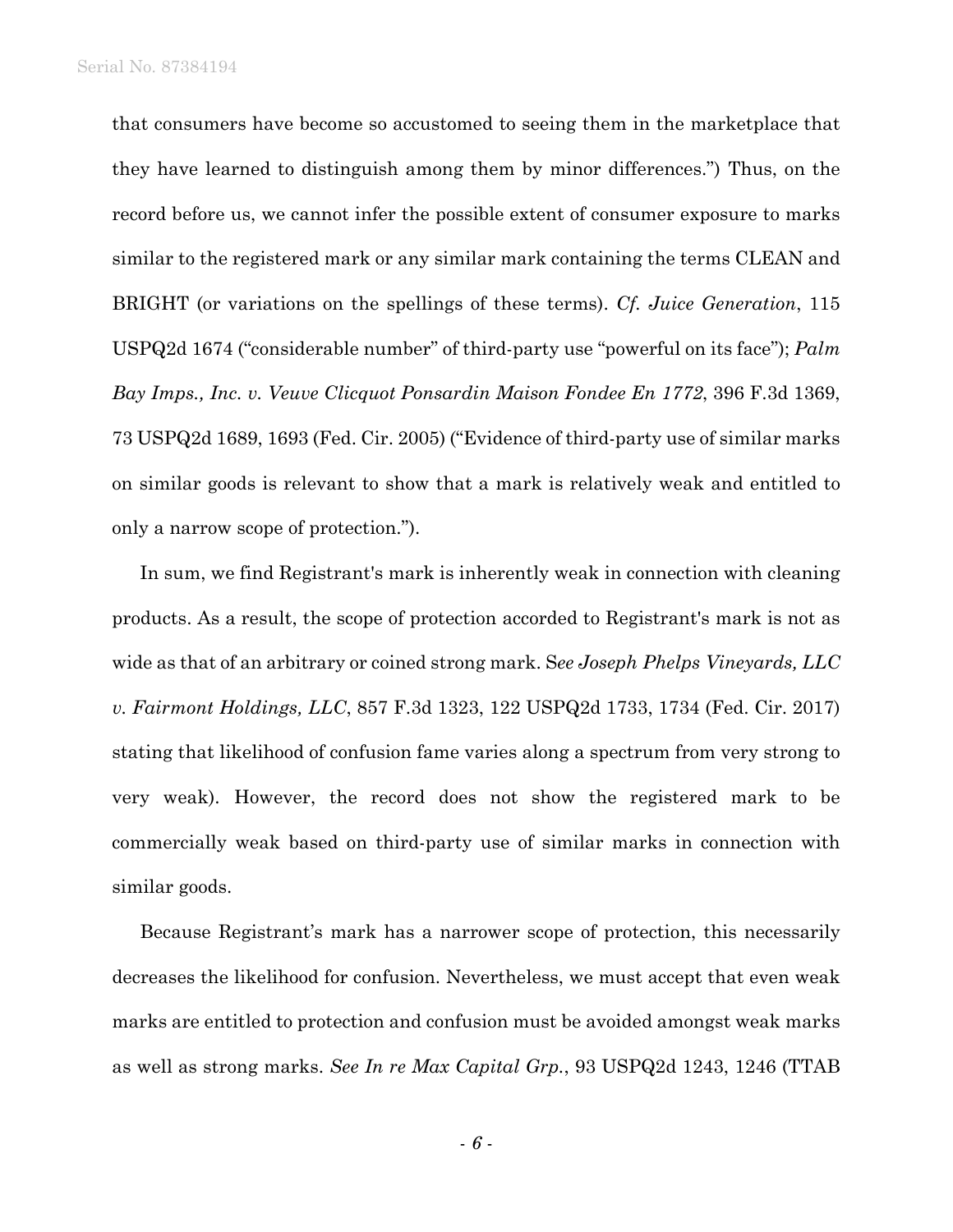2010). *See also King Candy Co. v. Eunice King's Kitchen, Inc.*, 496 F.2d 1400, 182 USPQ 108, 109 (CCPA 1974); *In re Chica Inc.*, 84 USPQ2d 1845, 1850 (TTAB 2007); *In re Colonial Stores, Inc.*, 216 USPQ 793, 795 (TTAB 1982).

#### B. Similar Marks

Under the first *du Pont* factor, we compare the involved marks "in their entireties as to appearance, sound, connotation and commercial impression." *In re Viterra Inc.*, 671 F.3d 1358, 101 USPQ2d 1905, 1908 (quoting *DuPont*, 177 USPQ at 567); *see also Palm Bay Imps. Inc.*, 73 USPQ2d 1691. "Similarity in any one of these elements may be sufficient to find the marks confusingly similar." *In re Inn at St. John's, LLC*, 126 USPQ2d 1742, 1746 (TTAB 2018) (citing *In re Davia*, 110 USPQ2d 1810, 1812 (TTAB 2014)), *aff'd mem.*, (Fed. Cir. Sept. 13, 2019). *Accord Krim-Ko Corp. v. Coca-Cola Bottling Co*., 390 F.2d 728, 156 USPQ 523, 526 (CCPA 1968) ("It is sufficient if the similarity in either form, spelling or sound alone is likely to cause confusion.") (Citation omitted).

Here, the wording in Applicant's composite mark, BRITE & CLEAN, is essentially a transposition of the same words (or the equivalent thereto) comprising the registered mark, CLEAN AND BRIGHT. In "reverse combination" mark circumstances, like this one, the Board found the marks to be very similar because the same wording, albeit transposed, helps create the same or very similar overall commercial impression and connotation. *See, e.g., In re Wine Soc'y of Am. Inc.*, 12 USPQ2d 1139, 1142 (TTAB 1989) (affirming refusal to register THE WINE SOCIETY OF AMERICA & Design based on registration of AMERICAN WINE SOCIETY 1967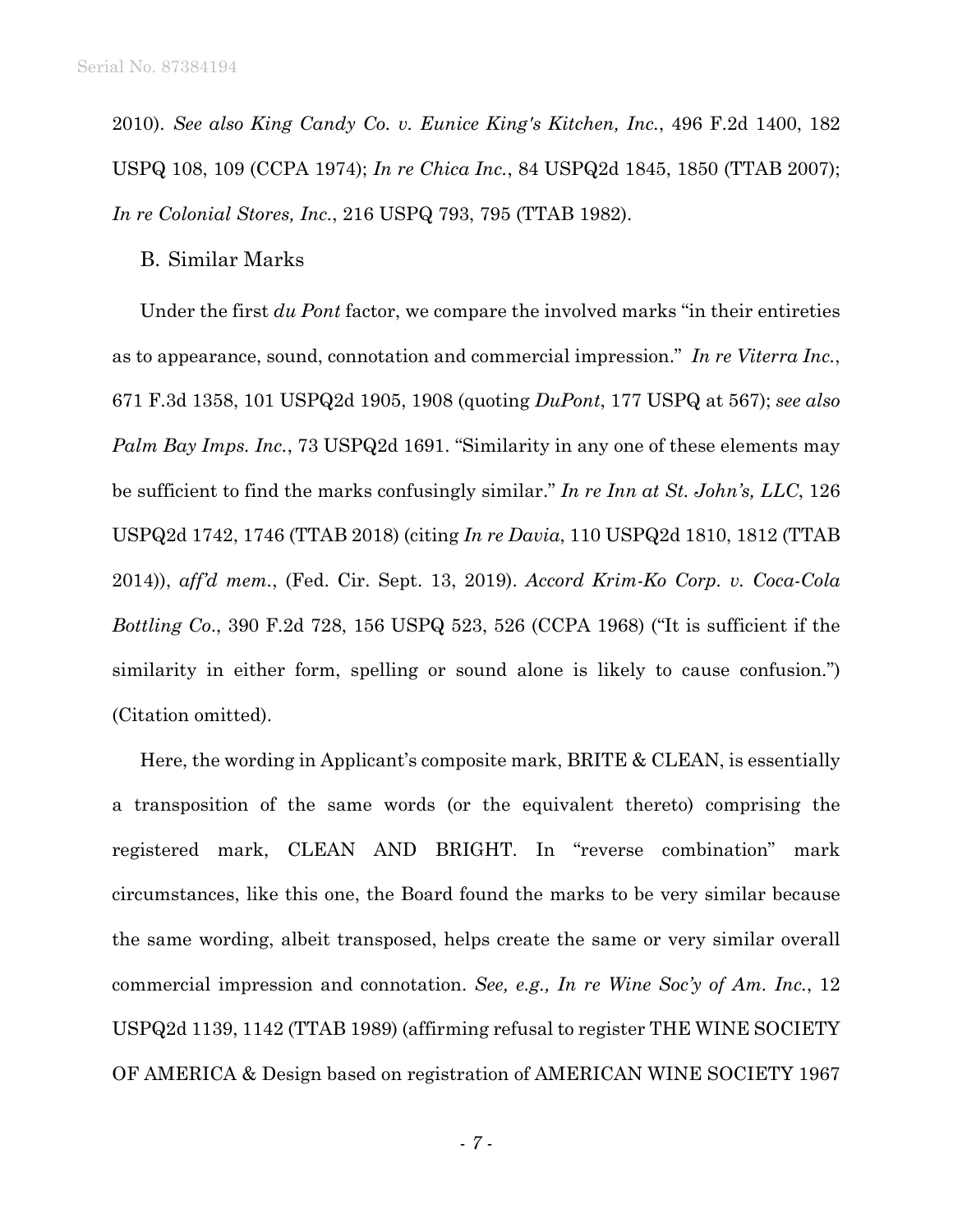Serial No. 87384194

& Design, finding that "the transposition of words does not change the overall commercial impression"); *Bank of Am. Nat'l Trust and Sav. Ass'n v. The Am. Nat'l Bank of St. Joseph*, 201 USPQ 842, 845 (TTAB 1978) ("the words 'BANKAMERICA' and 'BANK OF AMERICA', on the one hand, and 'AMERIBANC', on the other, convey the same meaning and create substantially similar commercial impressions"). That is what we have here in this appeal. In other words, both Applicant's mark and the registered mark strongly convey to the consumers that the respective cleaning products are intended to "clean" and make "bright." In a similar case involving marks comprised of suggestive and descriptive terms, the Board found a likelihood of confusion existed, finding "the reversal in one mark of the essential elements of another mark may serve as a basis for a finding of no likelihood of confusion only if the transposed marks create distinctly different commercial impressions." *In re Nationwide Industries, Inc.*, 6 USPQ2d 1882, 1884 (TTAB 1988) (Affirming refusal to register RUST BUSTER for rust-penetrating spray lubricant based on the mark BUST RUST for penetrating oil).

The differences between the marks are insignificant and do not overcome the overall similarity. Applicant's misspelling of BRITE is not very creative and consumers will immediately understand this phonetic equivalent as an alternative spelling of the word BRIGHT. Indeed, Applicant's evidence of registered third-party marks shows that this is not a novel misspelling and is often used in place of the word "bright." Likewise, the ampersand (which is the equivalent to and would be pronounced as "and") in Applicant's mark is not distinctive. The circular, blue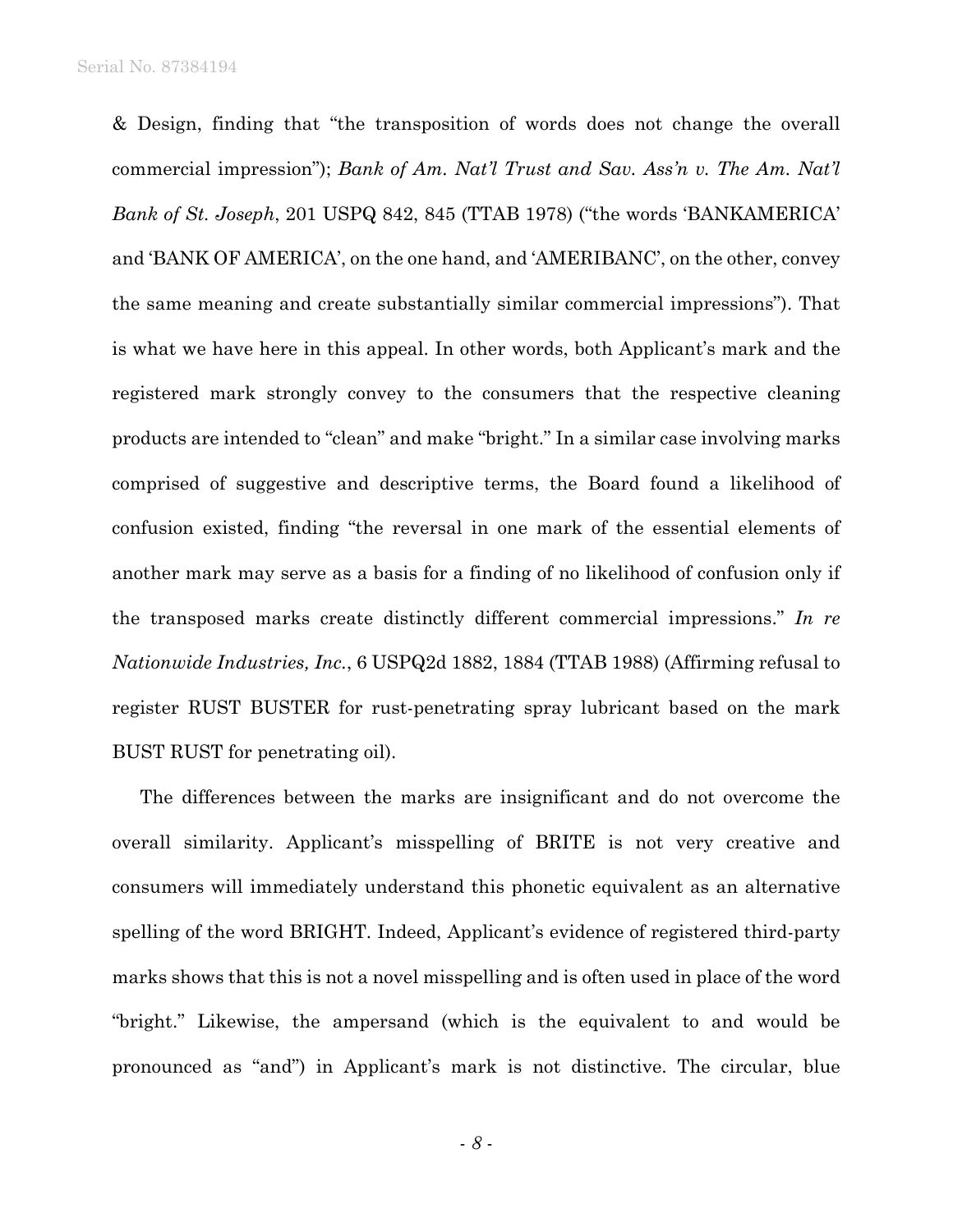background design in Applicant's mark is not unique and would make very little impression. Rather, in viewing Applicant's mark, consumers will perceive the circular blue background as merely a decorative or ornamental background for the wording in the mark. Moreover, because the cited mark is registered in standard characters, it is not limited "to any particular font style, size, or color." Trademark Rule 2.52(a). As such, we must consider it to cover any stylization or color, including the identical, red stylized lettering found in Applicant's mark. *See Citigroup Inc. v. Capital City Bank Grp. Inc.*, 637 F.3d 1344, 98 USPQ2d 1253, 1258-59 (Fed. Cir. 2011).

In sum and viewing the marks in their entireties, we find them to be extremely similar. In making this finding, we bear in mind that marks are to be considered in light of the fallibility of memory. *In re St. Helena Hosp*., 774 F.3d 747, 113 USPQ2d 1082, 1085 (Fed. Cir. 2014). That is, consumers will not always have the luxury of a side-by-side comparison. *Midwestern Pet Foods, Inc. v. Societe des Produits Nestle S.A.*, 685 F.3d 1046, 103 USPQ2d 1435, 1440 (Fed. Cir. 2012). Thus, we must look to decide whether the marks' overall commercial impressions that will be retained in consumers' minds are sufficiently similar that confusion as to the source of the goods is likely to result. Here, for reasons mentioned supra, we find the marks convey the same commercial impression.

Accordingly, this factor weighs in favor of finding confusion likely.

C. Overlapping Goods and Same Trade Channels

With respect to the second and third *du Pont* factors, the similarity of the goods and their channels of trade, we must make our determinations as to these factors

- *9* -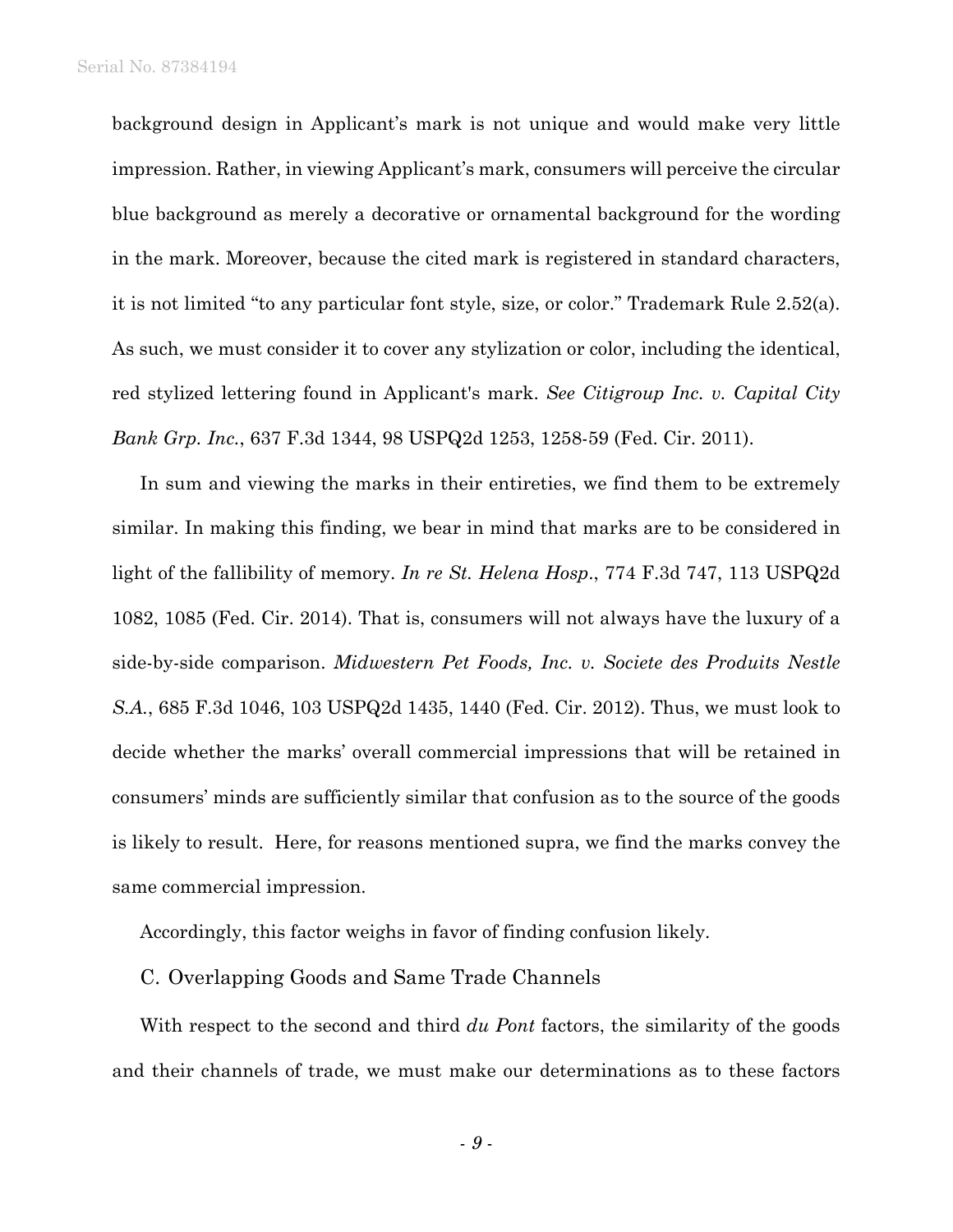based on the goods as they are identified in the application and cited registration. *See Stone Lion Capital Partners, LP v. Lion Capital LLP*, 746 F.3d 1317, 110 USPQ2d 1157, 1161 (Fed. Cir. 2014); *Hewlett-Packard Co. v. Packard Press Inc.*, 281 F.3d 1261, 62 USPQ2d 1001, 1004 (Fed. Cir. 2002); *In re Dixie Rests. Inc.*, 105 F.3d 1405, 41 USPQ2d 1531, 1534 (Fed. Cir. 1997); *Octocom Sys., Inc. v. Hous. Comput. Servs. Inc.*, 918 F.2d 937, 16 USPQ2d 1783, 1787 (Fed. Cir. 1990).

Here, the goods are legally identical because, as identified, they are encompassing of one another. That is, Applicant's "cleaning preparation … [and] cleaning preparation in powder form" goods are sufficiently broad to include Registrant's "allpurpose cleaner." Aside from this overlapping of the goods, the respective goods are also on their face very closely related because Registrant's "all-purpose cleaner" may be used for many of the same cleaning tasks that Applicant's other cleaning products are designed, e.g., cleaning preparations for "water stain removal … shower … window ... bathroom ... glass cleaning and wipes impregnated with a cleaning preparation."

 Because these goods are legally identical in part, they must be presumed to travel in the same channels of trade and be sold to the same classes of purchasers. *See In re Viterra Inc.,* 671 F.3d 1358, 101 USPQ2d 1905, 1908 (Fed. Cir. 2012) (even though there was no evidence regarding channels of trade and classes of consumers, the Board was entitled to rely on this legal presumption in determining likelihood of confusion); *In re Yawata Iron & Steel Co.*, 403 F.2d 752, 159 USPQ 721, 723 (CCPA 1968) (where there are legally identical goods, the channels of trade and classes of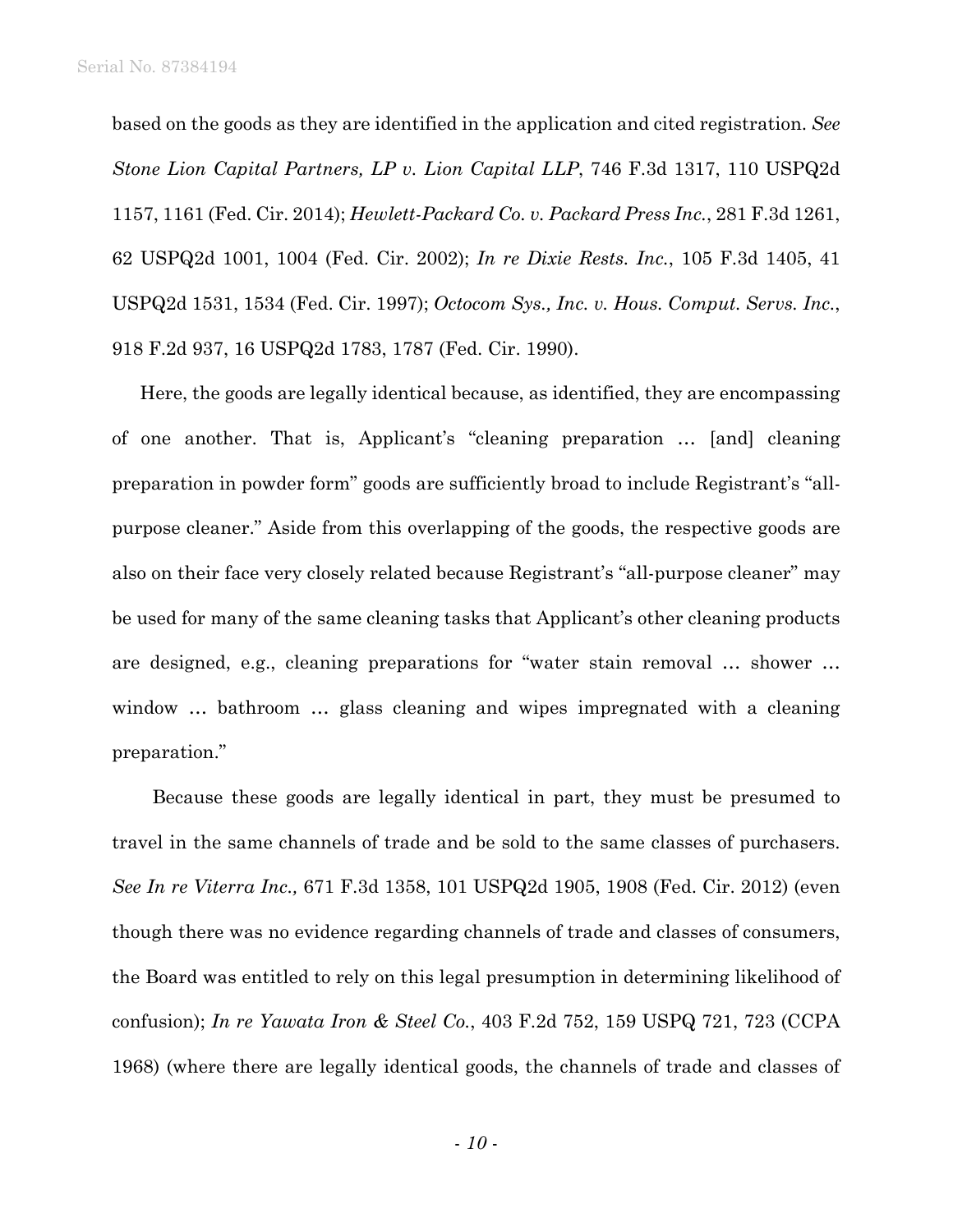$\overline{a}$ 

purchasers are considered to be the same); *Am. Lebanese Syrian Associated Charities Inc. v. Child Health Research Inst.,* 101 USPQ2d 1022, 1028 (TTAB 2011). Channels of trade include "the same type of distribution channel" and are not limited to "identical stores or agents." *Century 21 Real Estate Corp. v. Century Life of Am.,* 970 F.2d 874, 23 USPQ2d 1698, 1701 (Fed. Cir. 1992).

 Accordingly, these *DuPont* factors weigh in favor of finding a likelihood of confusion.

D. Applicant's Prior Registration

Applicant points out that its principal, Timothy L. Bloom, is the owner of a registration for the mark BRITE & CLEAN WINDOWS for "window cleaning services" in International Class 37.5

We consider Applicant's prior registration argument under the thirteenth *du Pont* factor which relates "to 'any other established fact probative of the effect of use."' *See In re Inn at St. John's, LLC*, 126 USPQ2d at 1745-46. "Where an applicant owns a prior registration that is over five years old and the mark is substantially the same as in the applied-for application, this can weigh against finding that there is a likelihood of confusion." *In re Inn at St. John's, LLC*, 126 USPQ2d at 1746, citing *In re Strategic Partners, Inc.*, 102 USPQ2d 1397 (TTAB 2012). In *Strategic Partners*, the Board addressed this "unique situation" of coexistence of an applicant's existing registration with a cited registration for over five years, when the applicant's applied-

<sup>5</sup> Registration No. 4644234, issued on November 25, 2014. Applicant mentioned ownership of this registration in its response (filed December 18, 2017) to the first Office Action, and attached a copy to the response.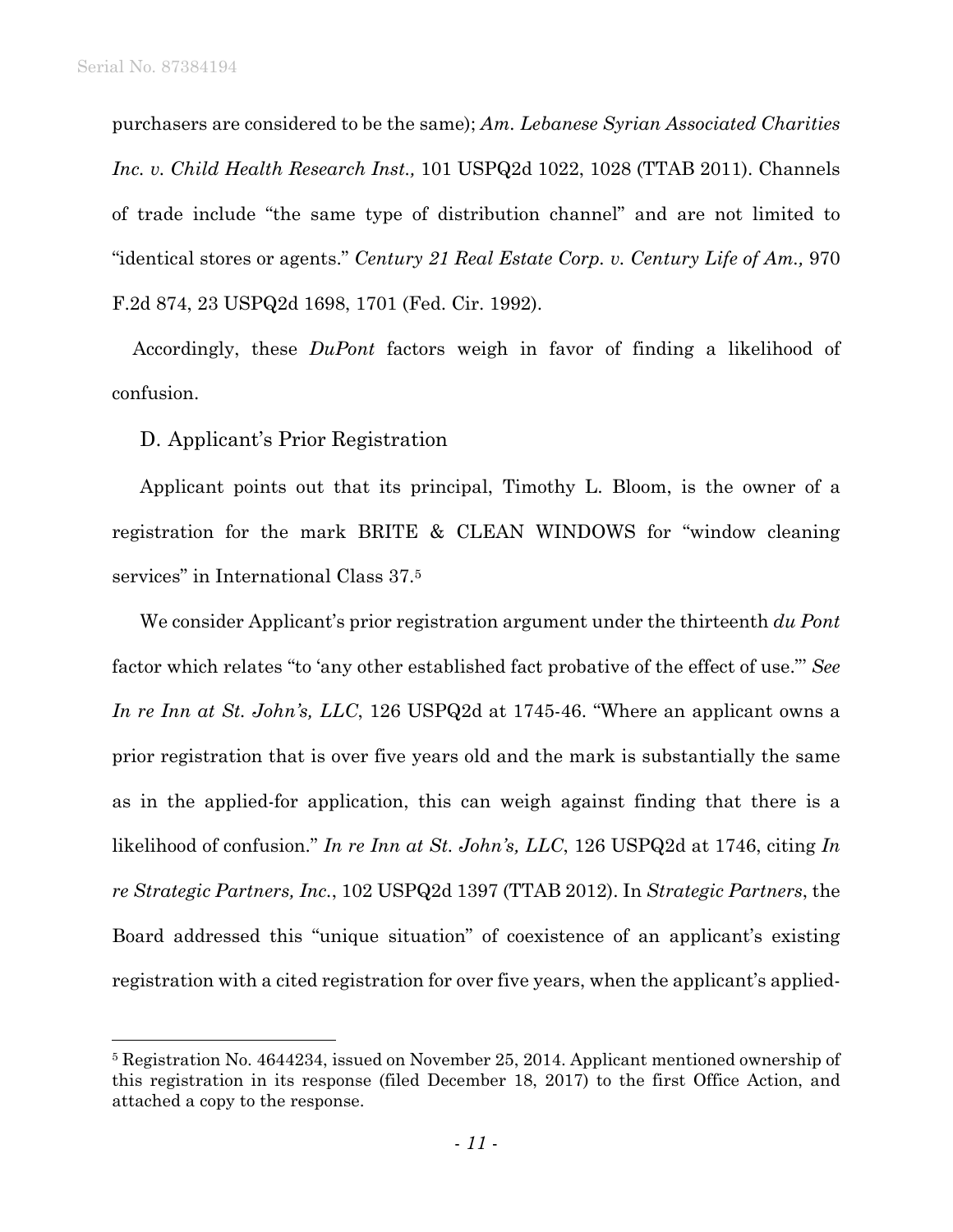for ANYWEAR mark is substantially similar to its existing registered ANYWEARS mark and both are for identical goods (footwear). The Board noted that the latter registered mark had co-existed with the cited ANYWEAR BY JOSEPH NATORI (stylized with a design) mark for jackets, shirts, pants, stretch T-tops and stoles and ultimately held:

Applicant's registered mark, a mark that is substantially similar to the applied-for mark, both covering "footwear," has coexisted with the cited mark for over five years. At this stage, applicant's existing registration is over five years old, and thus is not subject to attack by the owner of the cited registration on a claim of priority and likelihood of confusion. *Cf. In re Sunmarks Inc*., 32 USPQ2d 1470 (TTAB 1994). We find that these facts tip the scale in favor of applicant and a finding of no likelihood of confusion.

*Id.* at 1399.

The circumstances of this appeal are clearly different from those in *Strategic Partner*s. Specifically, Mr. Bloom's registration is not yet over five years old and it covers window cleaning services which clearly are not identical to the goods identified in the involved application. *Compare In re Inn at St. John's, LLC*, 126 at 1745-46 (Board distinguished the circumstances of the appeal from *Strategic Partner*s because "Applicant's applied-for mark — 5IVE STEAKHOUSE and design — moves closer to the cited registration — 5IVESTEAK and design — than the mark in Applicant's prior registration — 5IVE RESTAURANT and design — rendering the new mark more similar in appearance, sound, and meaning to Registrant's mark").

Accordingly, and in contrast to our finding in *Strategic Partners*, we find that Mr. Bloom's prior registration in this case does not help 'tip the scale' in making our determination as whether there is a likelihood of confusion.